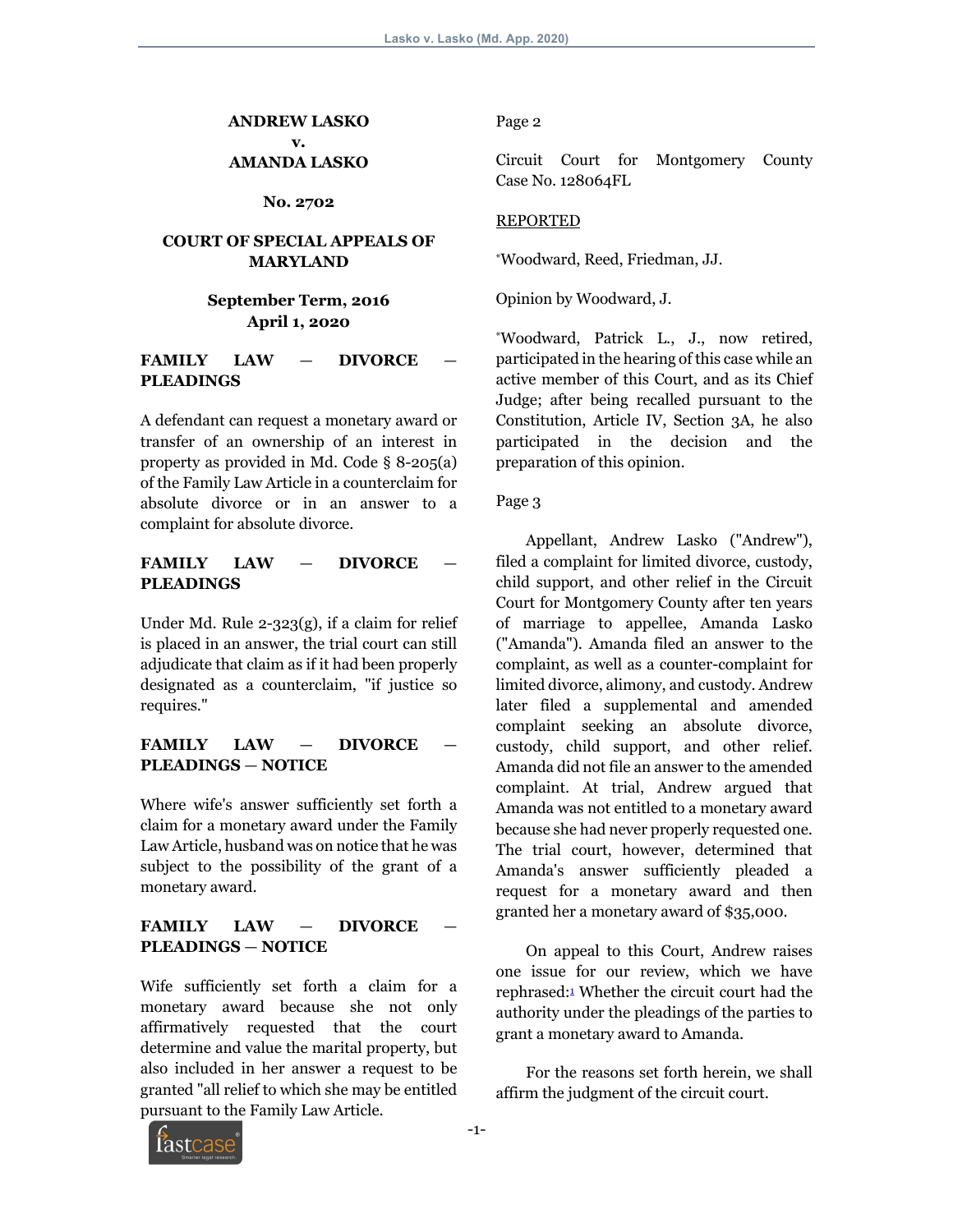#### **BACKGROUND**

 Andrew and Amanda were married on December 4, 2004. Three children were born of the marriage of the parties, all of whom are minors. The parties separated on February 21, 2015. On May 22, 2015, Andrew filed a Complaint for Limited Divorce, Custody, Child Support, and Other Appropriate Relief in the circuit court. Relevant to the instant

#### Page 4

appeal, Andrew's complaint stated in Paragraph 13 that "[d]uring their marriage, the parties acquired various items of tangible and intangible property, i.e., appliances, furniture, furnishings, automobiles, bank accounts, *retirement accounts*, etc., which are presently owned by one or both of the parties and used primarily for family purposes." (Emphasis added). In Paragraph 14, Andrew alleged that "none of the property described above was acquired prior to marriage, by inheritance or by gift from a third party and none of said property is subject to a valid agreement between the parties." For relief, Andrew requested in Paragraph 6 that the court "determine, at the time of the entry of its Judgment, which of the property owned by the parties is marital property and the value of the same." Additionally, in Paragraph 8, Andrew prayed that he be "granted all relief to which he may be entitled pursuant to the Family Law Article of the Annotated Code of Maryland."

 On June 26, 2015, Amanda filed an answer to Andrew's complaint, along with a Counter-Complaint for Limited Divorce, Alimony and Child Custody. In her answer, Amanda admitted to the allegations contained in Paragraphs 13 and 14 of Andrew's complaint. Using almost identical language as that contained in Paragraphs 6 and 8 of Andrew's prayers for relief, Amanda requested that the trial court determine and value the parties' marital property and grant her "all relief to which she may be entitled pursuant to the Family Law Article of the Annotated Code

of Maryland." In her counter-complaint, Amanda requested, in her prayers for relief, that she be awarded a limited divorce,<sup>2</sup> sole

#### Page 5

physical and legal custody of the parties' minor children, and a mental health evaluation of Andrew prior to granting him any visitation with the minor children, such evaluation being part of the court's consideration in deciding whether to grant visitation.<sup>3</sup>

 On August 30, 2016, Andrew filed Plaintiff's Supplemental and Amended Complaint for Absolute Divorce, Custody, Child Support, and Other Appropriate Relief ("amended complaint"). The amended complaint contained the same allegations contained in Paragraphs 13 and 14 of the original complaint4 and the same prayers for relief contained in Paragraphs 6 and 8 of the original complaint.5 Amanda did not file an answer to Andrew's amended complaint.

 At trial, Andrew argued that the circuit court lacked the authority to grant Amanda a monetary award because Amanda never properly pleaded an absolute divorce or a request for a monetary award. In an opinion filed on January 31, 2017, the trial court stated that, "[w]hile not well articulated, the Court finds [Amanda's answer] sufficient under Md. Rule 2-303" to authorize the court to grant her a monetary award. The court then granted Amanda a monetary award of \$35,000, to be paid from Andrew's retirement account. Subsequently, Andrew filed this timely appeal. We will add additional facts as necessary to the disposition of the issue raised herein.

Page 6

#### **STANDARD OF REVIEW**

Maryland Rule 8-131(c) states:

When an action has been tried without a jury, the appellate

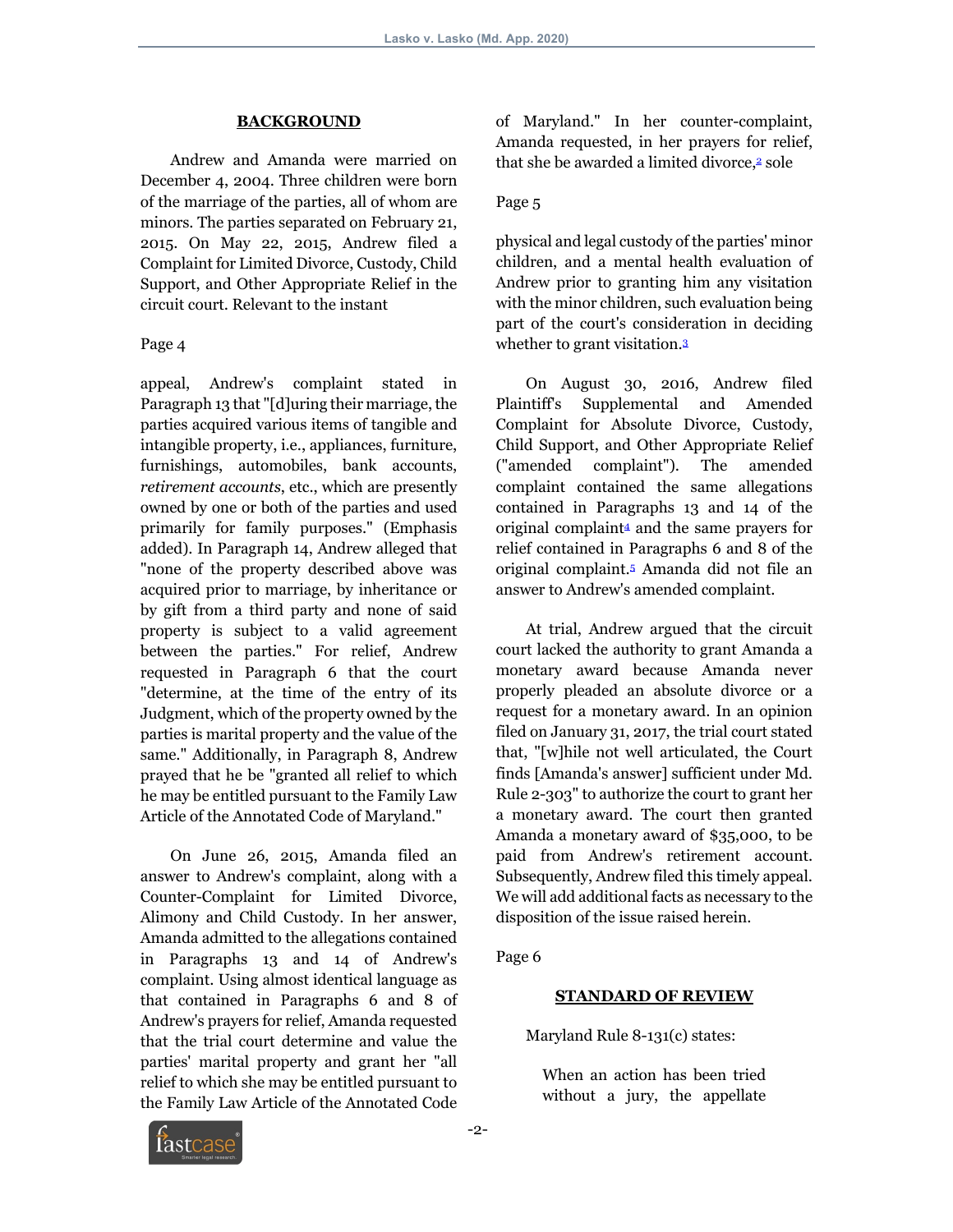court will review the case on both the law and the evidence. It will not set aside the judgment of the trial court on the evidence unless clearly erroneous, and will give due regard to the opportunity of the trial court to judge the credibility of the witnesses.

The rule also requires this Court to exercise our independent appraisal of the trial court's application of the law employing the least deferential standard of review. *Walter v*. *Gunter*, 367 Md. 386, 392 (2002) (stating that "where the order involves an interpretation and application of Maryland statutory and case law, our Court must determine whether the lower court's conclusions are 'legally correct' under a *de novo* standard of review").

### **DISCUSSION I. Affirmative Relief Requested in an Answer**

 Andrew contends that the trial court lacked authority to grant Amanda a monetary award because her counter-complaint "[pleaded] only for a limited divorce." Specifically, Andrew asserts that "[i]t is not until the trial court addresses an absolute divorce that it can make a *marital property determination* pursuant to Md. Code[ ] [Family Law] § 8-203." (Emphasis in original). According to Andrew, because the trial court cannot make a monetary award until such marital property determination has been made, which can occur only in a proceeding for annulment or absolute divorce, a "pleading for limited divorce cannot effectively seek a monetary award[.]" Andrew argues that Amanda's answer was to his original complaint for a "*Limited Divorce*," and because she never requested an

Page 7

absolute divorce, a monetary award "was not available" to her. (Italics added by Andrew). Amanda rejects Andrew's argument by stating that "[a] party requesting a monetary award is not required to file a complaint for absolute divorce; affirmative relief may be requested in an answer." Moreover, according to Amanda, her answer to Andrew's complaint for a limited divorce "was also her answer to his amended complaint for absolute divorce[.]" We agree with Amanda.

 Andrew is correct when he states that "[a] pleading for limited divorce cannot effectively seek a monetary award or transfer of marital property under our statutory scheme as marital property only exists in the context of an absolute divorce or annulment." Md. Code (1984, 2019 Repl. Vol.), § 8-203(a)(1) of the Family Law Article ("F.L.") provides that "[i]n a proceeding for an annulment or an absolute divorce, if there is a dispute as to whether certain property is marital property, the court *shall* determine which property is marital property: (1) when the court grants an annulment or an absolute divorce[.]" (Emphasis added). Section 8-205 then states that a court may grant a monetary award or transfer of ownership of an interest in property, such as a retirement account, "after the court determines which property is marital property, and the value of the marital property." Therefore, it is clear that relief in the form of a monetary award or a transfer of property is not available in a proceeding for a limited divorce. In the instant case, because Amanda's counter-complaint sought only a limited divorce, she was not entitled to a monetary award under that pleading.

 Amanda, however, filed an answer to Andrew's complaint. Over 100 years ago, the Court of Appeals held in *Munich Re-Insurance Co*. *v*. *United Surety Co*., 113 Md. 200, 226

Page 8

(1910), that a defendant in an equity suit may ask for relief against the plaintiff in an answer

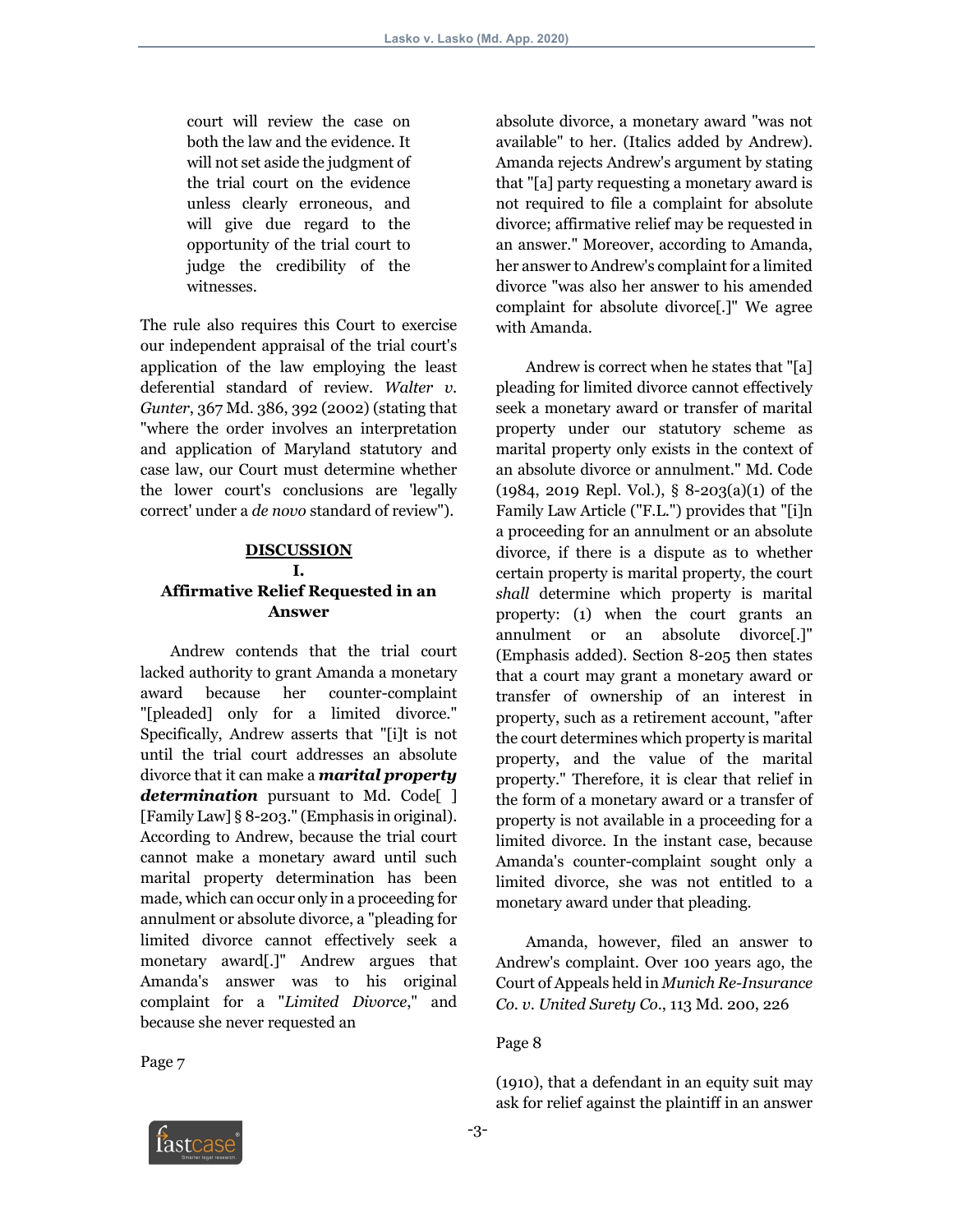instead of a cross-bill. In *Rand v*. *Rand*, 13 Md. App. 574 (1971), this Court applied the *Munich* principle to a divorce case.

 In *Rand*, the wife requested, among other things, alimony and child support in her answer to the bill of complaint; she, however, did not file a cross-bill affirmatively seeking such relief. *Id*. at 576. Before the trial court, the husband claimed that the wife was not entitled to an award of alimony because she did not seek such relief by way of a cross-bill. *Id*. The trial court rejected the husband's argument and awarded the wife \$75.00 per month alimony. *Id*. at 577. On appeal, this Court also rejected the husband's argument. *Id*. at 579- 81. We stated that in Maryland the practice "was early adopted" "of allowing cross-relief to be sought by answer instead of by a cross-bill." *Munich*, 113 Md. at 220 (citing *Young v*. *Twigg*, 27 Md. 620 (1867)). We elaborated:

> We can conceive of no rhyme or reason why child support and alimony cannot be prayed in an Answer to a Bill of Complaint in a divorce case. This is particularly so where, as here, there is a non-culpatory type of divorce proceeding. We think that such a practice can be carried out with justice to all parties, and neither party would be in anywise prejudiced by the form of the pleadings.

*Rand*, 13 Md. App. at 580-81; *see also Roth v*. *Roth*, 49 Md. App. 433, 440 (1981) (stating that "in any suit for divorce on nonculpatory grounds, dissolution of the marriage permits the court to consider the granting of alimony so long as that question is put in issue by either the original bill or a cross-bill, or *by requesting such affirmative relief in an answer*") (emphasis added).

Page 9

 Moreover, the principle set forth in *Munich* and its progeny was not affected by the merger of law and equity achieved by the revisions to the Maryland Rules in 1984. Under Rule 2-305, claims for relief "whether an original claim, counterclaim, cross-claim, or third-party claim," shall set forth facts necessary to constitute a cause of action, along with a demand for judgment for the relief sought. Under Rule 2-323, an answer brings a claim for relief to issue by asserting every defense of law or fact to such claim, except for those defenses provided in Rule 2-322.6 Although Rule 2-323 does not include claims for relief in an answer, it does specifically state that "[w]hen a party has mistakenly designated a defense as a counterclaim or a counterclaim as a defense, the court shall treat the pleading as if there had been a proper designation, if justice so requires." Md. Rule 2-  $323(g)$ . In other words, if a claim for relief is placed in the answer, the trial court can still adjudicate that claim as if it had been properly designated as a counterclaim, "if justice so requires."

 Similar to what we said in *Rand*, "[w]e can conceive of no rhyme or reason" why a request for a monetary award and/or a transfer of property under Section 8-205(a) cannot be prayed in an answer to a complaint for absolute divorce. *See* 13 Md. App. at 580. In our view, under Rule 2-323(g) "justice so requires" where the language of the answer is sufficient to place the plaintiff on notice that the defendant is requesting a monetary award and/or a transfer of property. *See also* Md. Rule 2-303(e) (stating that "[a]ll pleadings shall be so construed as to do substantial justice"). Therefore, we hold that in a proceeding

### Page 10

seeking an absolute divorce, a defendant can request a monetary award, or a transfer of an ownership of an interest in property described in F.L.  $\S$  8-205(a)(2), in a counterclaim or in an answer.

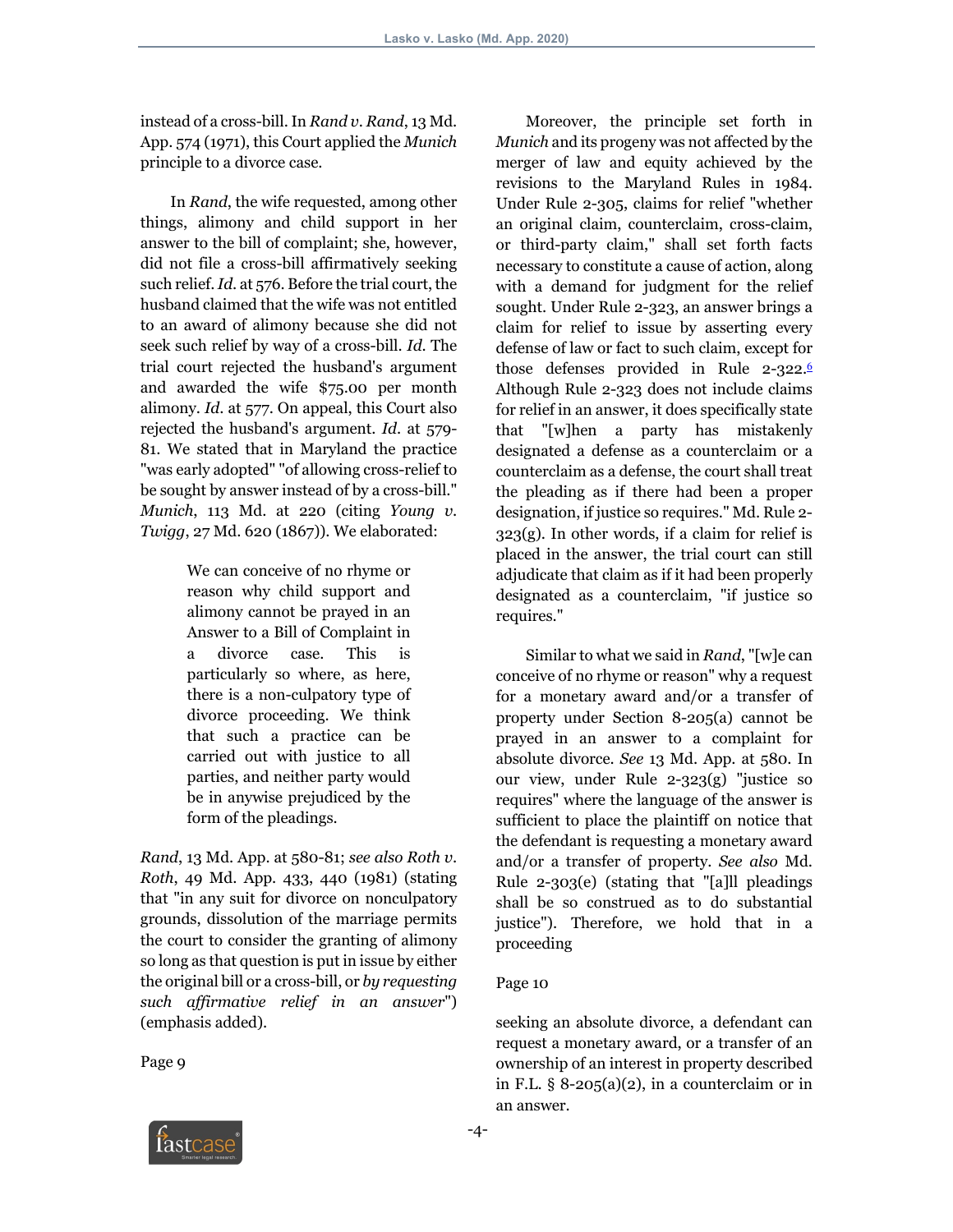As stated above, Amanda filed an answer to Andrew's complaint. Andrew contends, however, that Amanda is not entitled to a monetary award, because her answer was to his complaint for a limited divorce and she did not file an answer to his amended complaint for an absolute divorce. Andrew's contention fails, because Rule 2-341(a) states that, when a pleading is amended and "no new or additional answer is filed within the time allowed, the answer previously filed shall be treated as an answer to the amendment." Thus, when Amanda failed to file an answer to Andrew's amended complaint, her answer to the complaint became, by operation of Rule 2- 341(a), the answer to the amended complaint for absolute divorce.

### **II. Amanda's Request for Relief**

 Having established that Amanda can request a monetary award or transfer of property under F.L. § 8-205(a) in her answer, we must now decide whether her answer sufficiently set forth such claim for relief. In Paragraph E. of her answer, Amanda requested "[t]hat the Court determine, at the time of the entry of its Judgment, which of the property owned by the parties is marital property and the value of the same." Then in Paragraph G. Amanda asked "[t]hat Defendant [Amanda] be granted all relief to which she may be entitled pursuant to the Family Law Article of the Annotated Code of Maryland."

 In its written opinion, the trial court stated, in relevant part:

Page 11

During trial [Andrew] argued that [Amanda's] pleadings were insufficient to be awarded either alimony or a monetary award. The Court considered [Amanda's] pleadings, specifically DE # 28, 30. The Court will note that in [Amanda's] Answer (DE #28) she specifically requested: "[t]hat the Court determine, at the time of the entry of its Judgment, which of the property owned by the parties is marital property and value of [the] same. That this Court resolve all disputes between the parties with respect to the ownership of property and grant a decree that states what the ownership interest of each party is." While not well articulated, the Court finds the pleading sufficient under Md. Rule 2-303.

 In this Court, Andrew argues that Amanda "did not make a prayer for a monetary award or transfer of marital property" in her answer, and thus "there was no notice to [Andrew] that [Amanda] intended to pursue a monetary award or division of [Andrew's] retirement at the time of the hearing." In support of such contention, Andrew relies heavily on this Court's opinion in *Huntley v*. *Huntley*, 229 Md. App. 484 (2016), claiming that the case *sub judice* "is almost identical to *Huntley*." In our view, however, *Huntley* is clearly distinguishable. We shall explain.

 In *Huntley*, Lydia Huntley ("Lydia") filed a Complaint for Absolute Divorce and requested that the trial court award her alimony, a monetary award, and a portion of the marital share of the retirement benefits of her husband, Charles Huntley ("Charles"). *Id*. at 486-87. Charles filed an answer to Lydia's complaint, but did not file a counterclaim. *Id*. at 487-88. In his answer, Charles requested no affirmative relief other than "grant[ing] him a Divorce, and deny[ing] [Lydia] alimony." *Id*. at 488 (alterations in original). Then at trial, Charles requested that the court award him one-half of Lydia's retirement benefits. *Id*. "The trial court denied Charles's request on the ground that Charles had not requested such relief in his answer or by counter-complaint." *Id*.

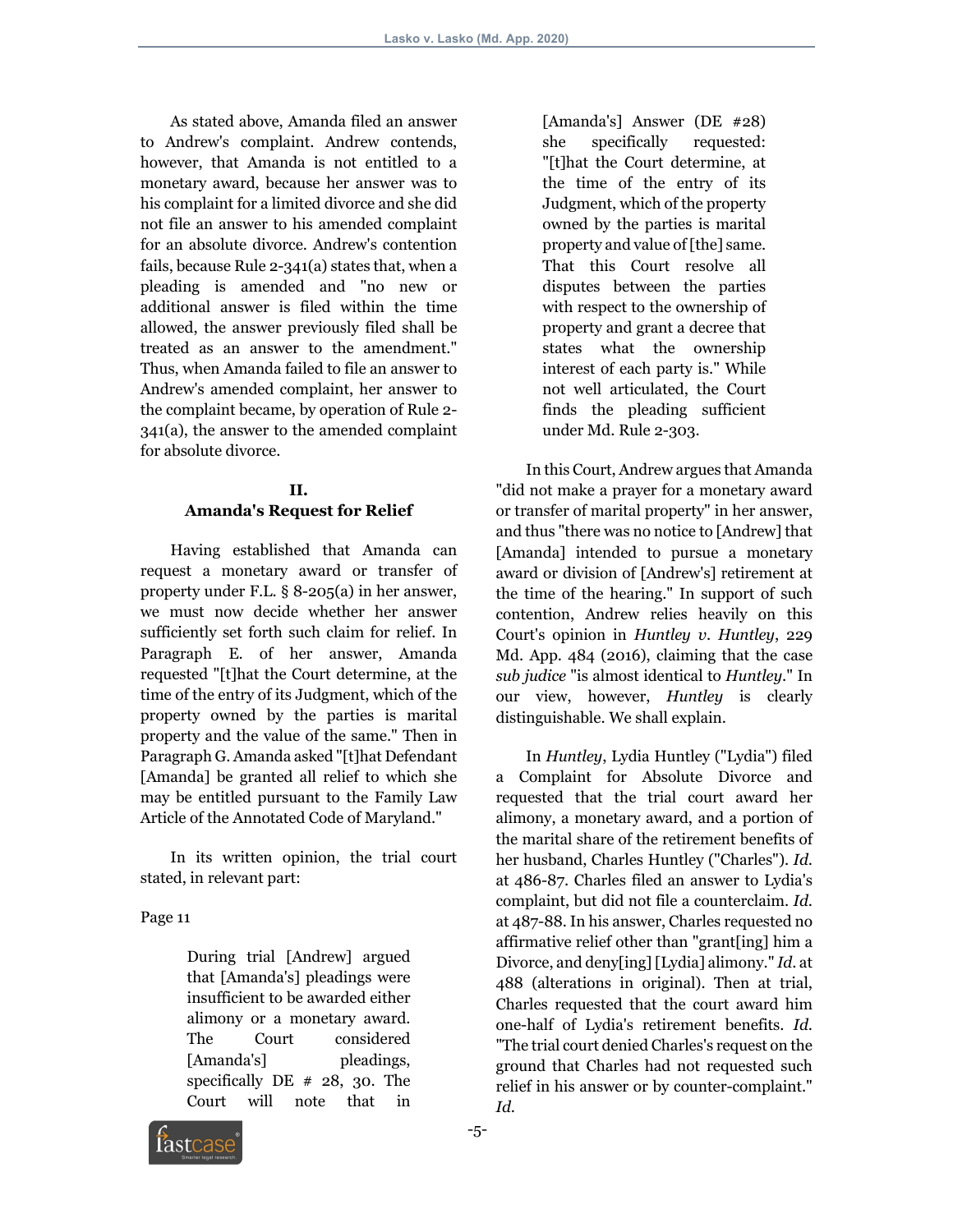Page 12

 On appeal, Charles argued that the trial court erred in refusing to divide Lydia's retirement benefits, because Lydia requested in her complaint that the court value all marital property, and in his answer Charles did not "indicate that he intended to waive his marital portion of the marital property that [Lydia] had sought to have the court make a determination on and value." *Id*. at 489-90 (internal quotation marks omitted) (alteration in original). Charles further argued that Lydia was not prejudiced by his failure to request a division of her retirement benefits, because Lydia agreed that the retirement benefits were marital property and had requested the court to value and divide such marital property. *Id*. at 490. Lydia responded that "Charles did not request such relief in his answer, and [a]t no time did [Charles] file a counterclaim or, in the alternative, an amended answer that would have placed [Lydia] on notice of his intent to seek affirmative relief under the Marital Property Act at trial." *Id*. (internal quotation marks omitted) (alterations in original). We agreed with Lydia and held that the trial court did not err when it refused to award Charles a portion of the marital share of Lydia's retirement benefits. *Id*. We reasoned that the authority of the circuit court is "limited by the issues framed by the pleadings[.]" *Id*. at 494 (citations omitted). Because Charles did not request an equitable division of Lydia's retirement benefits in his answer and never filed a counterclaim requesting such relief, we concluded that Charles was not entitled to receive any of Lydia's retirement benefits. *Id*.

 In *Huntley*, we relied on our previous decisions in *Gatuso v*. *Gatuso*, 16 Md. App. 632 (1973) and *Ledvinka v*. *Ledvinka*, 154 Md. App. 420 (2003). In *Gatuso*, the plaintiff requested that the trial court grant an order adjudging her husband (the defendant) in contempt of a seventeen-year-old court order that awarded her alimony and child support

of \$30.00 per week. 16 Md. App. at 634. The trial court denied the prayer for contempt, but went on to modify the earlier order to require the defendant to pay \$7.50 per week as maintenance for the plaintiff, accounting from the date of the order. *Id*. at 635. The plaintiff appealed, and we reversed the modification, holding that the trial court "has no authority, discretionary or otherwise, to rule upon a question not raised as an issue by the pleadings, and of which the parties therefore had neither notice nor an opportunity to be heard." *Id*. at 633. In *Ledvinka*, the appellee filed an amended complaint requesting an annulment and alleging intentional infliction of emotional distress and fraudulent inducement to marry. 154 Md. App. at 425. Then, in her closing argument, the appellee raised for the first time the issue that the appellant may have fraudulently transferred assets. *Id*. at 426. The trial court ruled that the appellant had fraudulently conveyed real property. *Id*. at 427. This Court reversed and held that the trial court "exceeded its authority in setting aside the conveyance when no cause of action sufficient to put [the] appellant on notice that the property was in dispute was pleaded." *Id*. at 428.

 The central point in both *Gatuso* and *Ledvinka* was the importance of the pleadings in framing the issues such that the parties are on notice of the matters in dispute. Indeed, in *Huntley*, we pointed out that in light of the fact that Lydia was retired and receiving a pension,

> if Lydia had known that Charles was requesting an award of a part of her retirement benefits, she may well have objected to a distribution of Charles's retirement benefits on an "if, as, and when" basis, and instead requested that the circuit court grant her a monetary award based on the value of the parties' marital property, increased by the present value of Charles's retirement benefits.

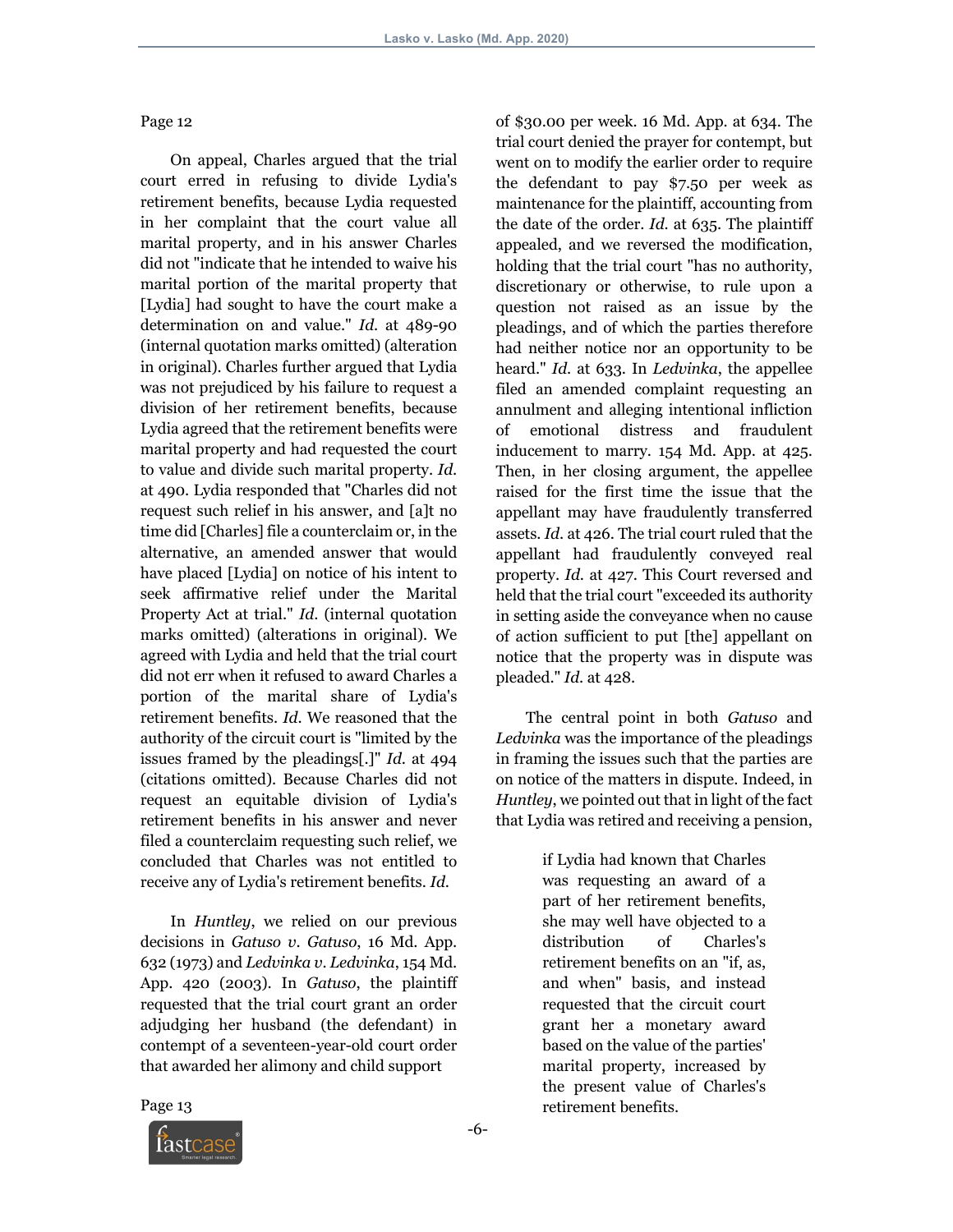### Page 14

*Huntley*, 229 Md. App. at 495 (citation omitted). Thus Charles's failure to request such award in his answer prejudiced Lydia by preventing her from exercising her rights under the Family Law Article.

 The critical factual distinction between *Huntley* and the instant case is that Charles did not request in his answer any affirmative relief regarding a monetary award or the transfer of an interest in Lydia's retirement benefits. By contrast, Amanda not only affirmatively requested that the court determine and value the marital property, but also included in her answer a request to be granted "all relief to which she may be entitled pursuant to the Family Law Article."

 In granting a monetary award in a divorce action, the trial court undertakes a three-step process: "(1) determine which property is marital property, (2) determine the value of all marital property, and (3) grant a monetary award as an adjustment of the equities and rights of the parties concerning marital property." *Conteh v*. *Conteh*, 392 Md. 436, 437 (2006) (internal quotation marks omitted). Amanda expressly requested that the court undertake the first two steps in the process. Then she asked for all of the relief to which she may be entitled under the Family Law Article. What she may be entitled to under the Family Law Article is the third step in the process, namely the grant of a monetary award, or the transfer of property, "as an adjustment of the equities and rights of the parties concerning marital property." F.L.  $\S$  8-205(a)(1) & (2). Therefore, we conclude that Amanda's answer sufficiently set forth a claim for a monetary award under the Family Law Article, and as a result, Andrew was on notice that he was subject to the possibility of the grant of a monetary award.

Page 15

 Our conclusion is buttressed by Andrew's actions in the trial court. In the amended complaint, Andrew used almost identical language to request a monetary award as appears in Amanda's answer. The amended complaint asks in Paragraph 6 that the "Court determine, at the time of the entry of its judgment, which of the property owned by the parties is marital property and the value of the same." Then in Paragraph 8, the amended complaint requests that Andrew "be granted all relief to which he may be entitled pursuant to the Family Law Article of the Annotated Code of Maryland." At trial, Andrew's counsel told the trial court that "we're not seeking a monetary award at this juncture." Later, counsel argued to the court that Amanda "couldn't plead for a distribution of marital property," and "we're not asking for it anymore." Implicit in counsel's assertions to the trial court was his belief that the amended complaint sufficiently pleaded a request for a monetary award. Thus, because Amanda's answer sufficiently set forth a claim for a monetary award under the Family Law Article, the trial court had the authority to grant a monetary award to Amanda. Accordingly, the trial court did not err in so doing.

# **JUDGMENT OF THE CIRCUIT COURT FOR MONTGOMERY COUNTY AFFIRMED; COSTS TO BE PAID BY APPELLANT.**

#### Footnotes:

--------

 $\frac{1}{2}$  As it appears in Andrew's brief, the issue on appeal is: "Whether the Circuit Court for Montgomery County erred when it granted appellee a monetary award even though appellee did not plead an absolute divorce or make a prayer for a monetary award or distribution of marital property in the form of appellant's retirement."

 2. In her counter-complaint, Amanda also asked for an absolute divorce, but failed to set